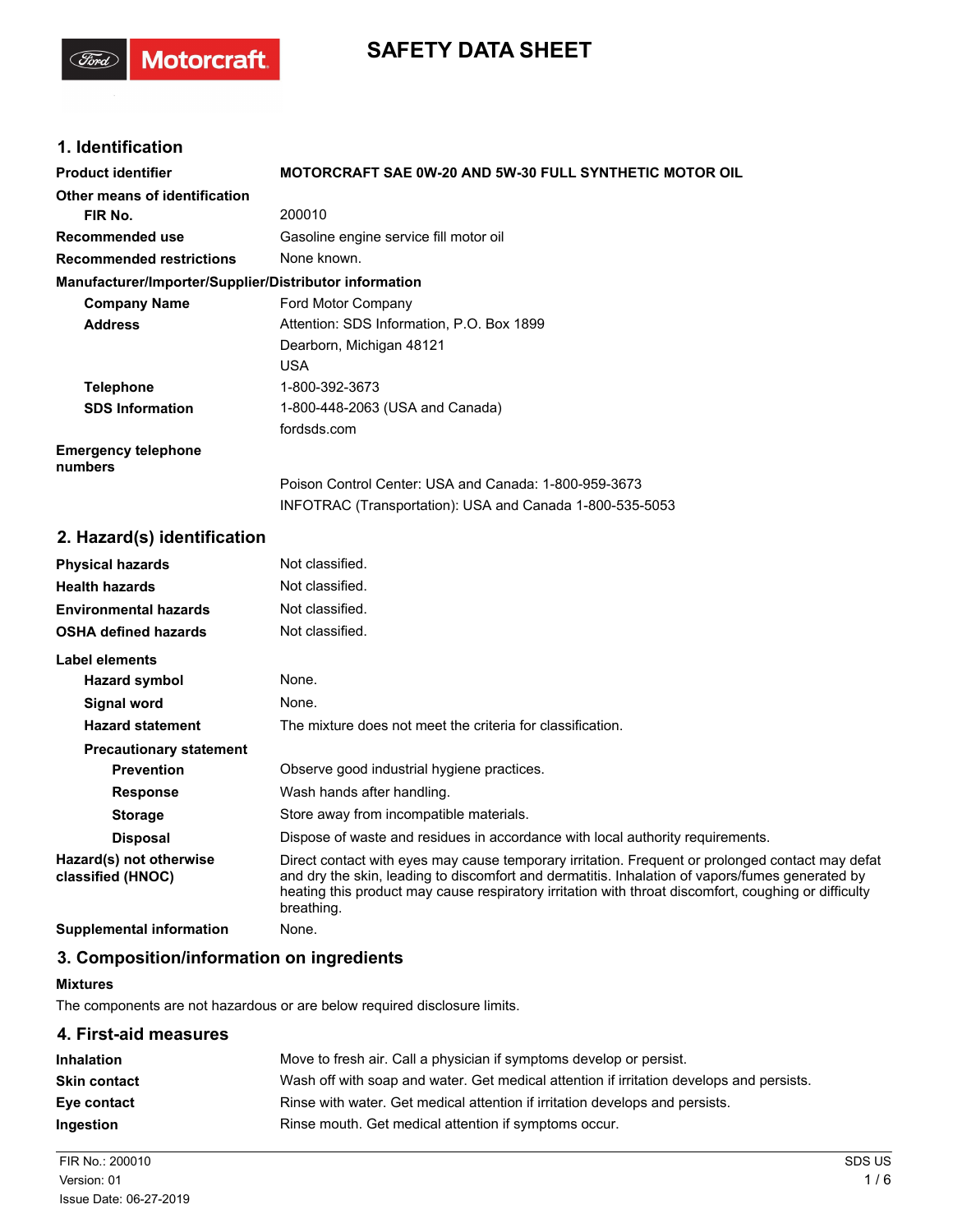| <b>Most important</b><br>symptoms/effects, acute and<br>delayed              | Direct contact with eyes may cause temporary irritation.                                                                                                                  |
|------------------------------------------------------------------------------|---------------------------------------------------------------------------------------------------------------------------------------------------------------------------|
| Indication of immediate<br>medical attention and special<br>treatment needed | Treat symptomatically.                                                                                                                                                    |
| <b>General information</b>                                                   | Ensure that medical personnel are aware of the material(s) involved, and take precautions to<br>protect themselves.                                                       |
| 5. Fire-fighting measures                                                    |                                                                                                                                                                           |
| Suitable extinguishing media                                                 | Water fog. Foam. Dry chemical powder. Carbon dioxide (CO2).                                                                                                               |
| Unsuitable extinguishing<br>media                                            | Do not use water jet as an extinguisher, as this will spread the fire.                                                                                                    |
| Specific hazards arising from<br>the chemical                                | During fire, gases hazardous to health may be formed. Upon decomposition, this product emits<br>carbon monoxide, carbon dioxide and/or low molecular weight hydrocarbons. |
| Special protective equipment<br>and precautions for firefighters             | Self-contained breathing apparatus and full protective clothing must be worn in case of fire.                                                                             |
| <b>Fire fighting</b><br>equipment/instructions                               | Move containers from fire area if you can do so without risk.                                                                                                             |
| <b>Specific methods</b>                                                      | Use standard firefighting procedures and consider the hazards of other involved materials.                                                                                |
| <b>General fire hazards</b>                                                  | No unusual fire or explosion hazards noted.                                                                                                                               |
| 6. Accidental release measures                                               |                                                                                                                                                                           |

| <b>Personal precautions,</b><br>protective equipment and<br>emergency procedures | Avoid contact with eyes, skin, and clothing. Keep unnecessary personnel away. For personal<br>protection, see section 8 of the SDS.                                                                                                               |
|----------------------------------------------------------------------------------|---------------------------------------------------------------------------------------------------------------------------------------------------------------------------------------------------------------------------------------------------|
| <b>Methods and materials for</b><br>containment and cleaning up                  | The product is immiscible with water and will spread on the water surface.                                                                                                                                                                        |
|                                                                                  | Large Spills: Stop the flow of material, if this is without risk. Dike the spilled material, where this is<br>possible. Absorb in vermiculite, dry sand or earth and place into containers. Following product<br>recovery, flush area with water. |
|                                                                                  | Small Spills: Wipe up with absorbent material (e.g. cloth, fleece). Clean surface thoroughly to<br>remove residual contamination.                                                                                                                 |
|                                                                                  | Never return spills to original containers for re-use. For waste disposal, see section 13 of the SDS.                                                                                                                                             |
| <b>Environmental precautions</b>                                                 | Avoid discharge into drains, water courses or onto the ground.                                                                                                                                                                                    |
| 7. Handling and storage                                                          |                                                                                                                                                                                                                                                   |
| <b>Precautions for safe handling</b>                                             | Avoid breathing mist or vapor. Avoid contact with eyes, skin, and clothing. Avoid prolonged<br>exposure. Observe good industrial hygiene practices. For personal protection, see Section 8 of the<br>SDS.                                         |

Store in tightly closed container. Store away from incompatible materials (see Section 10 of the SDS). **Conditions for safe storage, including any incompatibilities**

## **8. Exposure controls/personal protection**

| <b>Occupational exposure limits</b><br>Not applicable. |                                                                                                                                                                                                                                                                                                                                            |  |
|--------------------------------------------------------|--------------------------------------------------------------------------------------------------------------------------------------------------------------------------------------------------------------------------------------------------------------------------------------------------------------------------------------------|--|
| <b>Biological limit values</b>                         | No biological exposure limits noted for the ingredient(s).                                                                                                                                                                                                                                                                                 |  |
| Appropriate engineering<br>controls                    | Use adequate ventilation to control airborne concentrations below the exposure limits/guidelines. If<br>user operations generate a vapor, dust and/or mist, use process enclosure, appropriate local<br>exhaust ventilation, or other engineering controls to control airborne levels below the<br>recommended exposure limits/guidelines. |  |
|                                                        | Individual protection measures, such as personal protective equipment                                                                                                                                                                                                                                                                      |  |
| Eye/face protection                                    | Wear safety glasses with side shields (or goggles).                                                                                                                                                                                                                                                                                        |  |
| <b>Skin protection</b>                                 |                                                                                                                                                                                                                                                                                                                                            |  |
| <b>Hand protection</b>                                 | Suitable chemical protective gloves should be worn when the potential exists for skin exposure.<br>The choice of an appropriate glove does not only depend on its material but also on other quality<br>features and is different from one producer to the other. Nitrile gloves are recommended.                                          |  |
| Other                                                  | Wear appropriate chemical resistant clothing if applicable.                                                                                                                                                                                                                                                                                |  |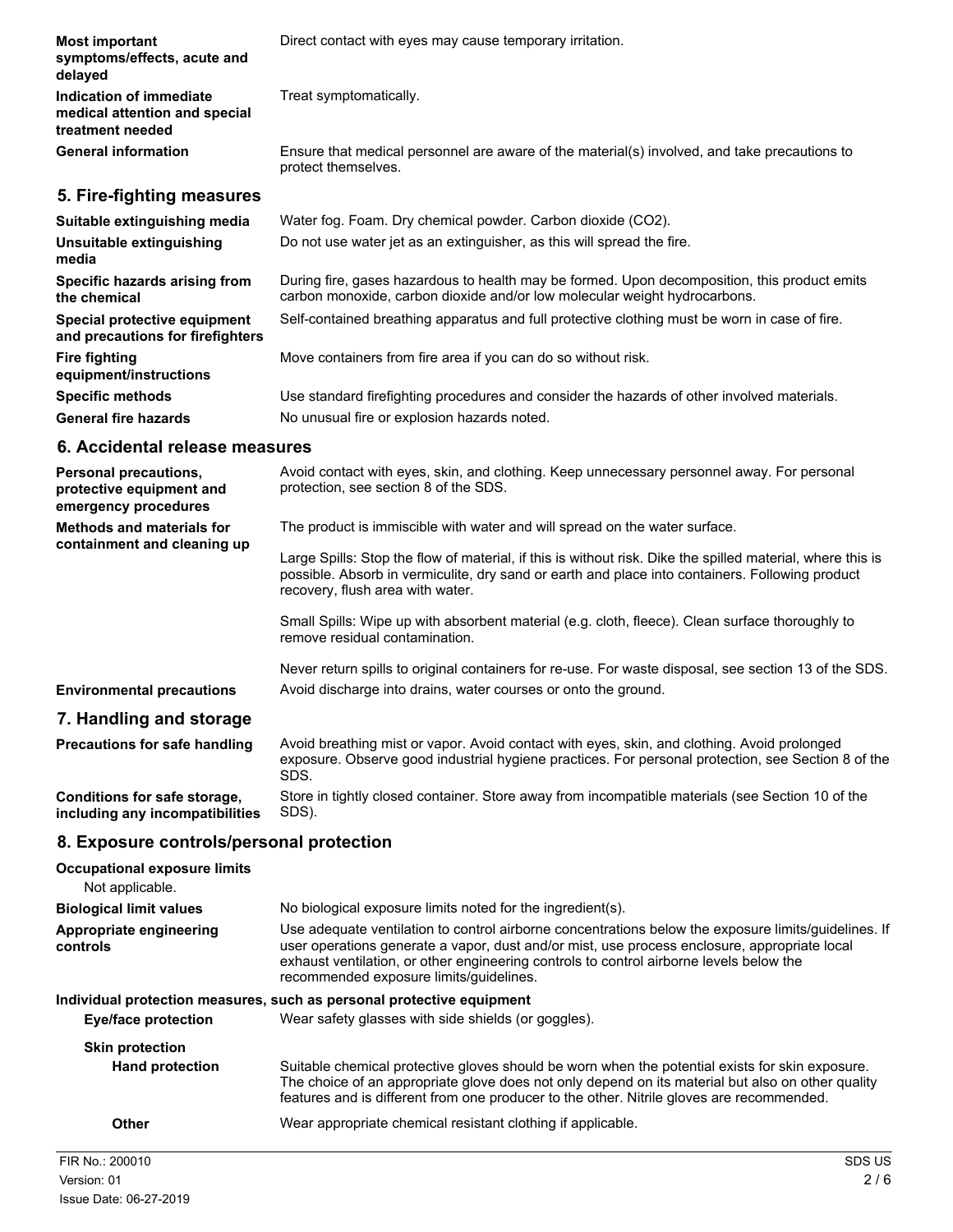| <b>Respiratory protection</b>     | If engineering controls do not maintain airborne concentrations to a level which is adequate to<br>protect worker health, an approved respirator must be worn. Respirator selection, use and<br>maintenance should be in accordance with the requirements of OSHA Respiratory Protection<br>Standard 29 CFR 1910.134 and/or Canadian Standard CSA Z94.4. |
|-----------------------------------|----------------------------------------------------------------------------------------------------------------------------------------------------------------------------------------------------------------------------------------------------------------------------------------------------------------------------------------------------------|
| <b>Thermal hazards</b>            | Wear appropriate thermal protective clothing, when necessary.                                                                                                                                                                                                                                                                                            |
| General hygiene<br>considerations | Always observe good personal hygiene measures, such as washing after handling the material<br>and before eating, drinking, and/or smoking. Routinely wash work clothing and protective<br>equipment to remove contaminants.                                                                                                                              |

## **9. Physical and chemical properties**

| <b>Appearance</b>                                 |                                                                                               |
|---------------------------------------------------|-----------------------------------------------------------------------------------------------|
| <b>Physical state</b>                             | Liquid.                                                                                       |
| Form                                              | Liquid.                                                                                       |
| Color                                             | Amber.                                                                                        |
| Odor                                              | Hydrocarbon-like.                                                                             |
| <b>Odor threshold</b>                             | Not available.                                                                                |
| pH                                                | Not available.                                                                                |
| Melting point/freezing point                      | Not available.                                                                                |
| Initial boiling point and boiling<br>range        | Not available.                                                                                |
| <b>Flash point</b>                                | > 365.0 °F (> 185.0 °C) Pensky-Martens Closed Cup                                             |
| <b>Evaporation rate</b>                           | Not available.                                                                                |
| Flammability (solid, gas)                         | Not applicable.                                                                               |
| Upper/lower flammability or explosive limits      |                                                                                               |
| <b>Flammability limit - lower</b><br>(%)          | Not available.                                                                                |
| <b>Flammability limit - upper</b><br>$(\%)$       | Not available.                                                                                |
| Explosive limit - lower (%)                       | Not available.                                                                                |
| Explosive limit - upper (%)                       | Not available.                                                                                |
| Vapor pressure                                    | $< 1$ mm Hg                                                                                   |
| <b>Vapor density</b>                              | $> 1$ (AIR=1)                                                                                 |
| <b>Relative density</b>                           | $0.8 - 0.9$                                                                                   |
| <b>Relative density temperature</b>               | 60 °F (15.56 °C)                                                                              |
| Solubility(ies)                                   |                                                                                               |
| Solubility (water)                                | Negligible                                                                                    |
| <b>Partition coefficient</b><br>(n-octanol/water) | Not available.                                                                                |
| <b>Auto-ignition temperature</b>                  | Not available.                                                                                |
| <b>Decomposition temperature</b>                  | Not available.                                                                                |
| <b>Viscosity</b>                                  | 40 - 75 cSt                                                                                   |
| <b>Viscosity temperature</b>                      | 104 °F (40 °C)                                                                                |
| <b>Other information</b>                          |                                                                                               |
| <b>Bulk density</b>                               | 7 - 7.5 lb/gal                                                                                |
| 10. Stability and reactivity                      |                                                                                               |
| <b>Reactivity</b>                                 | The product is stable and non-reactive under normal conditions of use, storage and transport. |
| <b>Chemical stability</b>                         | Material is stable under normal conditions.                                                   |
| <b>Possibility of hazardous</b><br>reactions      | No dangerous reaction known under conditions of normal use.                                   |

Keep away from heat, hot surfaces, sparks, open flames and other ignition sources. Contact with incompatible materials. **Conditions to avoid Incompatible materials** Strong oxidizing agents.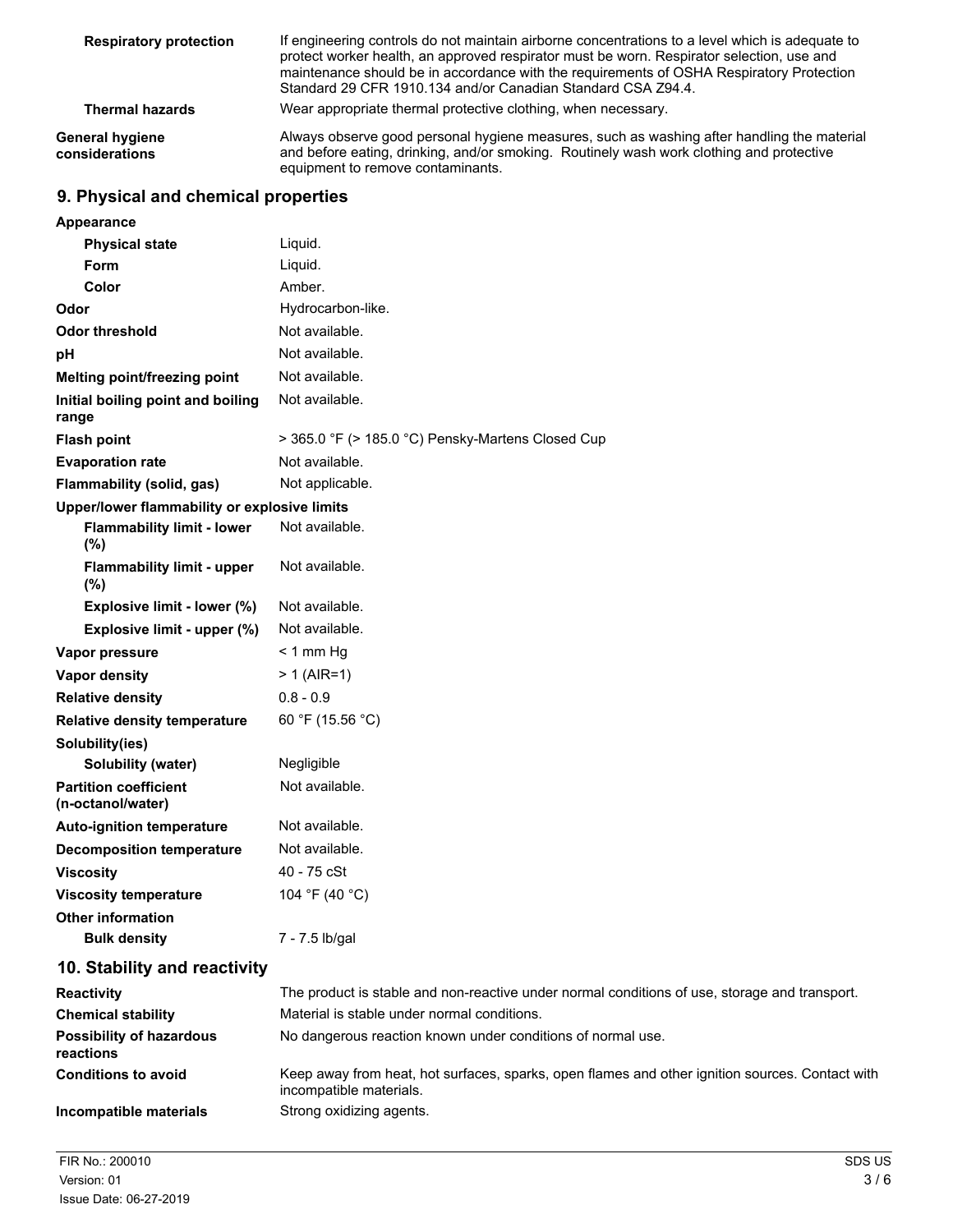Upon decomposition, this product emits carbon monoxide, carbon dioxide and/or low molecular weight hydrocarbons. **Hazardous decomposition products**

## **11. Toxicological information**

| Information on likely routes of exposure                                           |                                                                                                                                                                                                                                                        |  |
|------------------------------------------------------------------------------------|--------------------------------------------------------------------------------------------------------------------------------------------------------------------------------------------------------------------------------------------------------|--|
| <b>Inhalation</b>                                                                  | Prolonged inhalation may be harmful. Inhalation of vapors/fumes generated by heating this<br>product may cause respiratory irritation with throat discomfort, coughing or difficulty breathing.                                                        |  |
| <b>Skin contact</b>                                                                | Frequent or prolonged contact may defat and dry the skin, leading to discomfort and dermatitis.                                                                                                                                                        |  |
| Eye contact                                                                        | Direct contact with eyes may cause temporary irritation.                                                                                                                                                                                               |  |
| Ingestion                                                                          | Ingestion may cause gastrointestinal irritation, nausea, vomiting and diarrhea.                                                                                                                                                                        |  |
| Symptoms related to the<br>physical, chemical and<br>toxicological characteristics | Direct contact with eyes may cause temporary irritation.                                                                                                                                                                                               |  |
| Information on toxicological effects                                               |                                                                                                                                                                                                                                                        |  |
| <b>Acute toxicity</b>                                                              | Not expected to be hazardous by OSHA criteria.                                                                                                                                                                                                         |  |
| <b>Skin corrosion/irritation</b>                                                   | Prolonged skin contact may cause temporary irritation.                                                                                                                                                                                                 |  |
| Serious eye damage/eye<br>irritation                                               | Direct contact with eyes may cause temporary irritation.                                                                                                                                                                                               |  |
| <b>Respiratory or skin sensitization</b>                                           |                                                                                                                                                                                                                                                        |  |
| <b>Respiratory sensitization</b>                                                   | Not a respiratory sensitizer.                                                                                                                                                                                                                          |  |
| <b>Skin sensitization</b>                                                          | This product is not expected to cause skin sensitization.                                                                                                                                                                                              |  |
| Germ cell mutagenicity                                                             | No data available to indicate product or any components present at greater than 0.1% are<br>mutagenic or genotoxic.                                                                                                                                    |  |
| Carcinogenicity                                                                    | Base oil severely refined: Not carcinogenic in animal studies. Representative material passes<br>IP-346, Modified Ames test, and/or other screening tests. Continuous long term contact with used<br>motor oil has caused skin cancer in animal tests. |  |
| IARC Monographs. Overall Evaluation of Carcinogenicity<br>Not listed.              |                                                                                                                                                                                                                                                        |  |
| <b>Reproductive toxicity</b>                                                       | This product is not expected to cause reproductive or developmental effects.                                                                                                                                                                           |  |
| Specific target organ toxicity -<br>single exposure                                | Not classified.                                                                                                                                                                                                                                        |  |
| Specific target organ toxicity -<br>repeated exposure                              | Not classified.                                                                                                                                                                                                                                        |  |
| <b>Aspiration hazard</b>                                                           | Not an aspiration hazard.                                                                                                                                                                                                                              |  |
| <b>Chronic effects</b>                                                             | Prolonged inhalation may be harmful.                                                                                                                                                                                                                   |  |
| 12. Ecological information                                                         |                                                                                                                                                                                                                                                        |  |
| <b>Ecotoxicity</b>                                                                 | The product is not classified as environmentally hazardous. However, this does not exclude the<br>possibility that large or frequent spills can have a harmful or damaging effect on the environment.                                                  |  |
| Persistence and degradability<br><b>Bioaccumulative potential</b>                  | No data is available on the degradability of any ingredients in the mixture.                                                                                                                                                                           |  |
| <b>Mobility in soil</b>                                                            | No data available.                                                                                                                                                                                                                                     |  |
| Other adverse effects                                                              | No other adverse environmental effects (e.g. ozone depletion, photochemical ozone creation<br>potential, endocrine disruption, global warming potential) are expected from this component.                                                             |  |
| 13. Disposal considerations                                                        |                                                                                                                                                                                                                                                        |  |
| <b>Disposal instructions</b>                                                       | Collect and reclaim or dispose in sealed containers at licensed waste disposal site. Don't pollute.<br>Conserve resources. Return used oil to collection centers.                                                                                      |  |
| <b>Local disposal regulations</b>                                                  | Dispose in accordance with all applicable regulations.                                                                                                                                                                                                 |  |
| Hazardous waste code                                                               | The waste code should be assigned in discussion between the user, the producer and the waste<br>disposal company.                                                                                                                                      |  |
| Waste from residues / unused<br>products                                           | Dispose of in accordance with local regulations. Empty containers or liners may retain some<br>product residues. This material and its container must be disposed of in a safe manner (see:<br>Disposal instructions).                                 |  |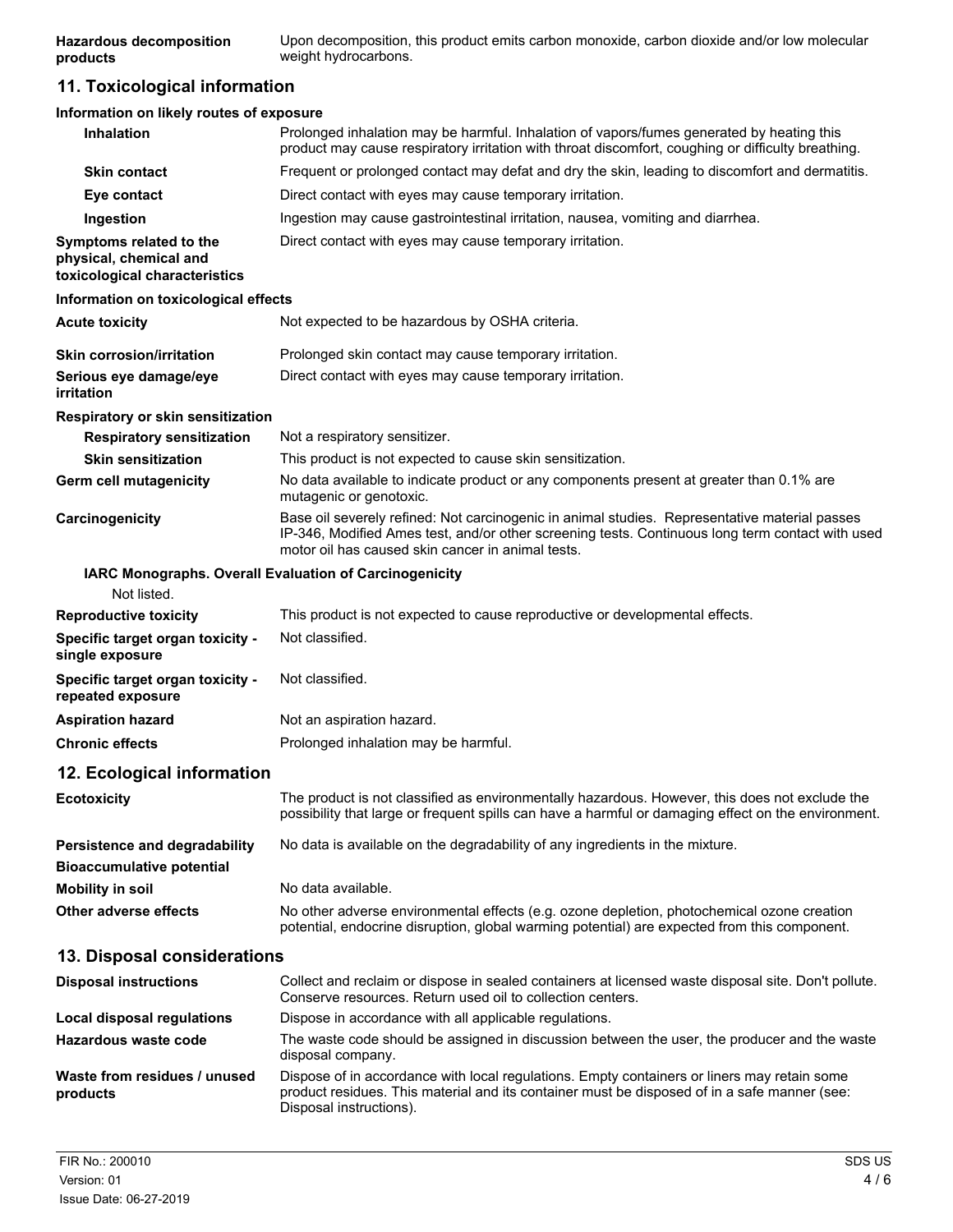Since emptied containers may retain product residue, follow label warnings even after container is emptied. Empty containers should be taken to an approved waste handling site for recycling or disposal.

## **14. Transport information**

#### **DOT**

Not regulated as dangerous goods.

#### **IATA**

Not regulated as dangerous goods.

#### **IMDG**

Not regulated as dangerous goods.

#### **Transport in bulk according to** Not established. **Annex II of MARPOL 73/78 and the IBC Code**

# **15. Regulatory information**

| US federal regulations | This product is not known to be a "Hazardous Chemical" as defined by the OSHA Hazard<br>Communication Standard, 29 CFR 1910.1200. |
|------------------------|-----------------------------------------------------------------------------------------------------------------------------------|
|                        |                                                                                                                                   |

One or more components of the mixture are not on the TSCA 8(b) inventory or are designated "inactive". **Toxic Substances Control Act (TSCA)**

#### **TSCA Section 12(b) Export Notification (40 CFR 707, Subpt. D)**

Not regulated.

#### **CERCLA Hazardous Substance List (40 CFR 302.4)**

Phosphorodithioic acid, O,O-di-C1-14-alkyl esters, zinc salts (CAS 68649-42-3) Listed.

**SARA 304 Emergency release notification**

Not regulated.

#### **Superfund Amendments and Reauthorization Act of 1986 (SARA)**

#### **SARA 302 Extremely hazardous substance**

Not listed.

#### **SARA 311/312 Hazardous** No **chemical**

### **SARA 313 (TRI reporting)**

| <b>Chemical name</b>                                             | <b>CAS number</b> | $%$ by wt. |  |
|------------------------------------------------------------------|-------------------|------------|--|
| Phosphorodithioic acid, O,O-di-C1-14-alkyl esters,<br>zinc salts | 68649-42-3        | $0.8 - 2$  |  |

#### **Other federal regulations**

### **Clean Air Act (CAA) Section 112 Hazardous Air Pollutants (HAPs) List**

Not regulated.

#### **Clean Air Act (CAA) Section 112(r) Accidental Release Prevention (40 CFR 68.130)** Not regulated.

**Safe Drinking Water Act** Not regulated. **(SDWA)**

#### **US state regulations**

#### **California Proposition 65**

California Safe Drinking Water and Toxic Enforcement Act of 2016 (Proposition 65): This material is not known to contain any chemicals currently listed as carcinogens or reproductive toxins. For more information go to www.P65Warnings.ca.gov.

#### **International Inventories**

All components are listed or are exempt from listing on the Toxic Substances Control Act Inventory.

## **16. Other information, including date of preparation or last revision**

| <b>Issue date</b> | 06-27-2019    |
|-------------------|---------------|
| <b>Version</b>    | <sup>01</sup> |